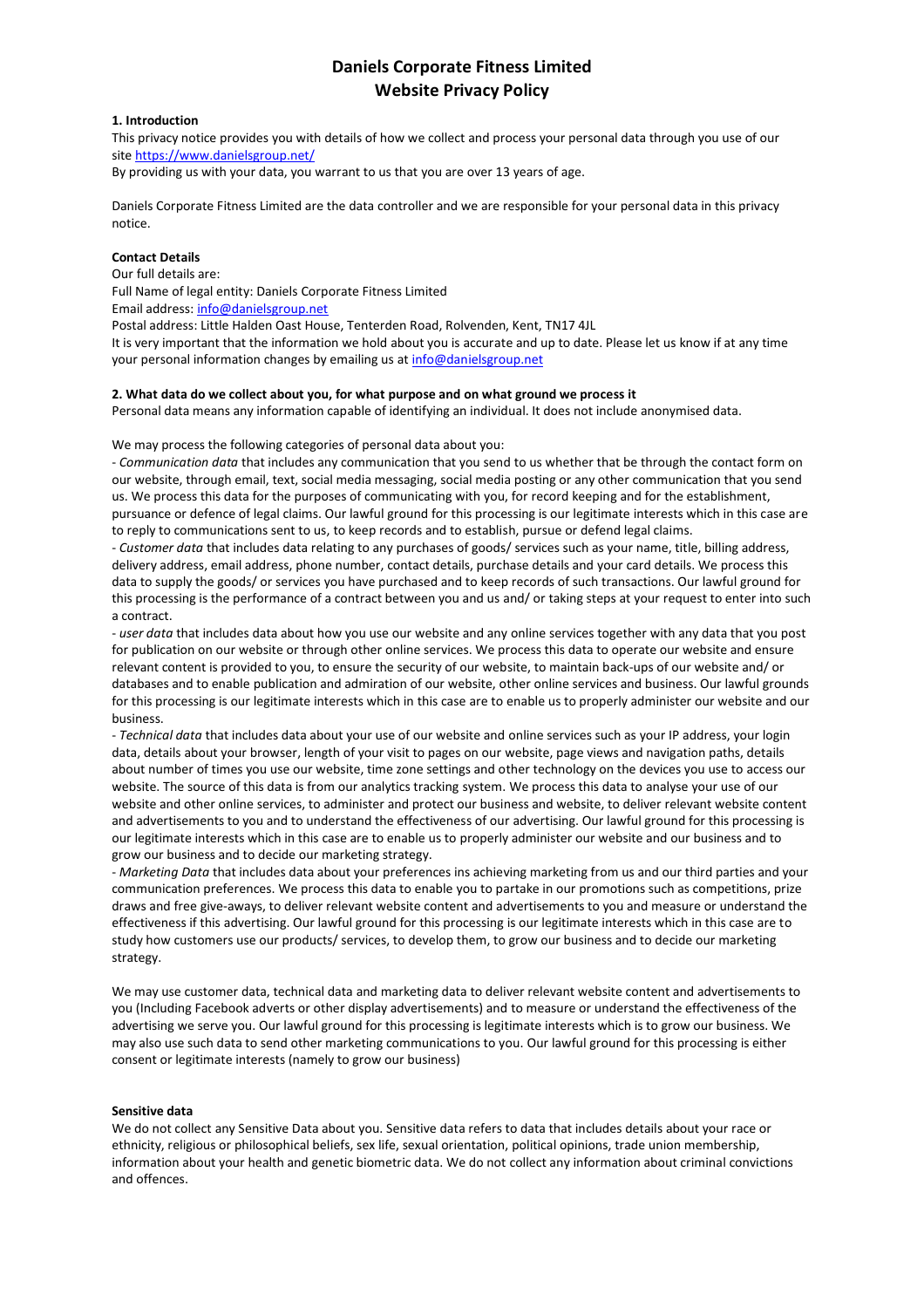# **Daniels Corporate Fitness Limited Website Privacy Policy**

Where we are required to collect personal data by law, or under the terms of the contract between us and you, you do not provide us with that data when requested, we may not be able to perform the contract (for example, to deliver goods or services to you). If you don't provide us with the requested data, we may have to cancel a product or service you have ordered but if we do, we will notify you at the time.

We will only use your personal data for a purpose it was collected for or a reasonable compatible purpose if necessary. For more information on this please email us at [info@danielsgroup.net.](mailto:info@danielsgroup.net) In case we need to use your details for an unrelated new purpose we will let you know and explain the legal grounds for processing.

We may process your personal data without your knowledge or consent which this is required or permitted by law.

## **3. How we collect your personal data**

We may collect data about you by you providing the data directly to us (for example by filling in forms on our site or by sending us emails). We may automatically collect certain data from you as you use our website by using cookies and similar technologies. Please see [our cookie policy](https://9442b9d9-03dc-4d7c-bccc-0e75379bd6d4.filesusr.com/ugd/db8bbf_23826bc5db7b4203bac6ef77fe7da899.pdf) for more details about this.

We may receive data from third parties such as analytics provides (such as Google) based outside of the EU, advertising networks (such as Facebook) based outside of the EU, such as search information providers (such as Google) based outside of the EU, providers of technical, payment and delivery services (such as data brokers or aggregators).

We may also receive data from publicly available sources such as Companies House and the Electoral Register used inside the EU.

### **4. Marketing communications**

Our lawful ground of processing your personal data is to send you marketing communications is either your consent or our legitimate interests (namely to grow our business).

Under the Privacy and Electronic Communications Regulations, we may send you marketing communications from us if (i) you made a purchase or asked for information from us about our goods or services or (ii) you agreed to receive marketing communications and in each case you have not opted out of receiving such communications since. Under these regulations, if you are a limited company, we may send you marketing emails without your consent. However, you can still

opt out of receiving marketing emails from us at any time.

Before we share your personal data with any third party for their own marketing purposes, we will get your express consent.

You can ask us or third parties to stop sending you marketing messages at any time by following the opt-out links on any marketing message sent to you or by emailing us at [info@danielsgrup.net](mailto:info@danielsgrup.net) at any time.

If you opt-out of receiving marketing communications this opt-out does not apply to personal data provided as a result of other transactions, such as purchases, warranty registrations etc.

## **5. Disclosures of your personal data**

We may have to share your personal data with the parties set out below:

- Other companies in our group who provide services to us
- Service providers who provide IT and system administration services
- Professional advisers including lawyers, bankers, auditors and insurers
- Government bodies that require us to report processing activities.
- Third parties to whom we sell, transfer, or merge parts of our business or our assets.

We require all third parties to whom we transfer your data to respect the security of your personal data and to treat it in accordance with the law. We only allow such third parties to process your personal data for specified purposes and in accordance with our instructions.

## **6. International transfers**

We are subject to the provisions of the General Data Protection Regulations that protect your personal data. Where we transfer your data to third parties outside of the EEA (European Economic Area), we will ensure that certain safeguards are in place to ensure a similar degree of security for your personal data such as:

- We may transfer your personal data to countries that the European Commission have approved as providing an adequate level of protection for personal data by/ or

- If we use US-based providers that are part of the EU-US Privacy shield, we may transfer data to them, as they have equivalent safeguards in place; or

- Where we use certain service providers who are established outside of the EEA, we may use specific contracts or codes or conduct, or certification mechanisms approved by the European Commission which gave personal data the same protection it has in Europe